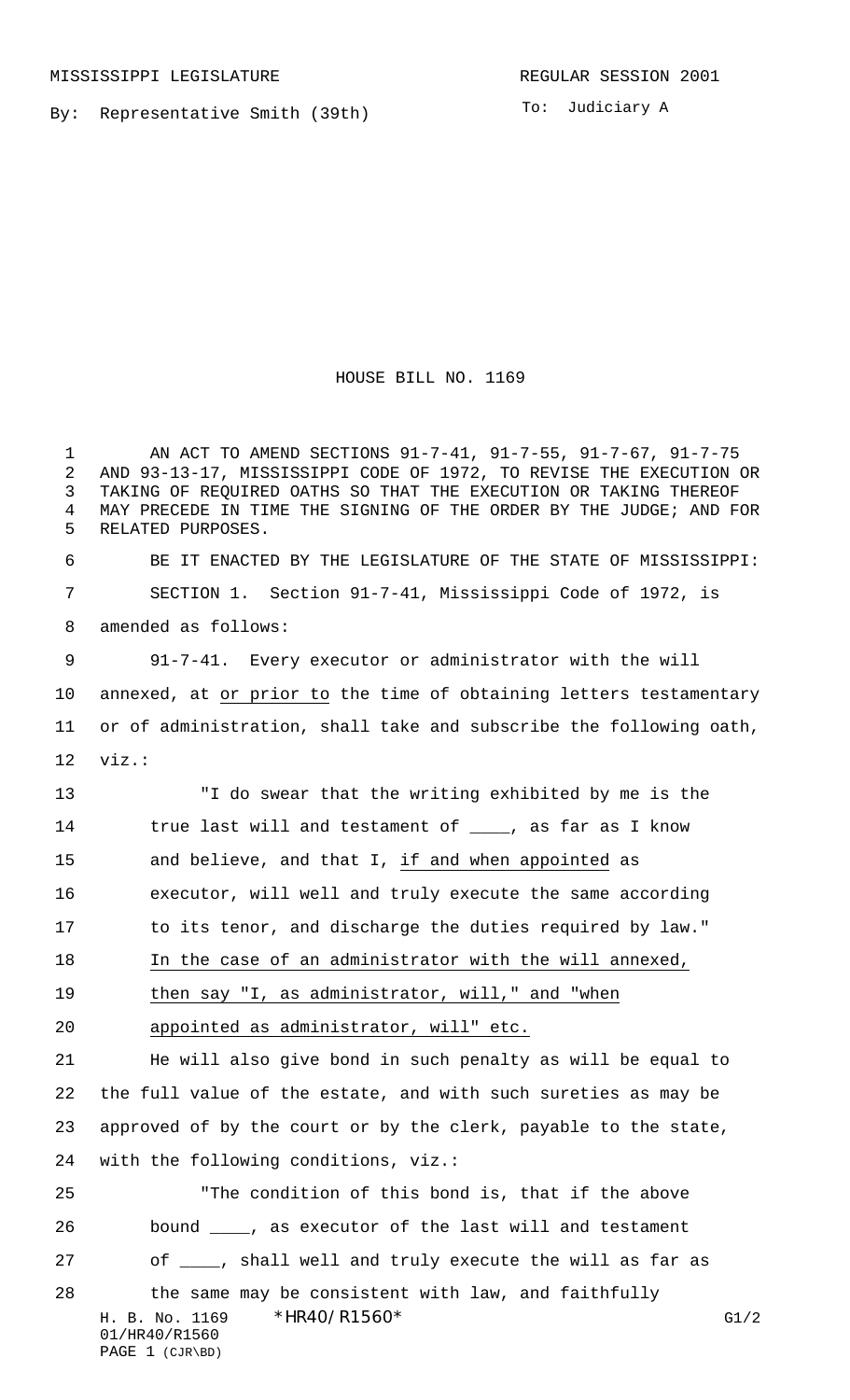discharge all the duties required of him by law, then

 this obligation shall be void." If the obligor be administrator with the will annexed, then say "the above

32 bound \_\_\_\_, as administrator with the will of \_\_\_\_\_

annexed, will," etc.

 SECTION 2. Section 91-7-55, Mississippi Code of 1972, is amended as follows:

H. B. No. 1169 \*HR40/R1560\* 01/HR40/R1560 91-7-55. Before the temporary administrator shall act as such, he shall take and subscribe an oath at or prior to the time of his appointment to faithfully discharge the duties required of him by law as such temporary administrator, and shall give bond, payable to the state, in such penalty and with such sureties as may be approved by the court or clerk, conditioned for the faithful discharge of the duties required of him as such temporary administrator by law or by order of the court or clerk. Thereupon, the estate shall be appraised as now provided by law upon the grant of letters testamentary or of administration, unless the same shall be dispensed with by the court or clerk. The temporary administrator shall make and return to the court a complete inventory of the estate, as is required by law to be made by executors in general or regular administrators, and, as soon as practicable, shall publish the notice provided by law to be published by executors and administrators, requiring creditors to have their claims against the estate probated and registered. All the provisions of the law governing such notice, the proof and registering of claims, and the bar of such as are not proved and registered shall apply when the notice is published by the temporary administrator, as when published by an executor or a general or regular administrator. When the temporary administrator shall have published such notice, no further notice to creditors to have their claims probated and registered shall be given or published upon any subsequent grant of letters testamentary or of administration; and where the estate has been

PAGE 2 (CJR\BD)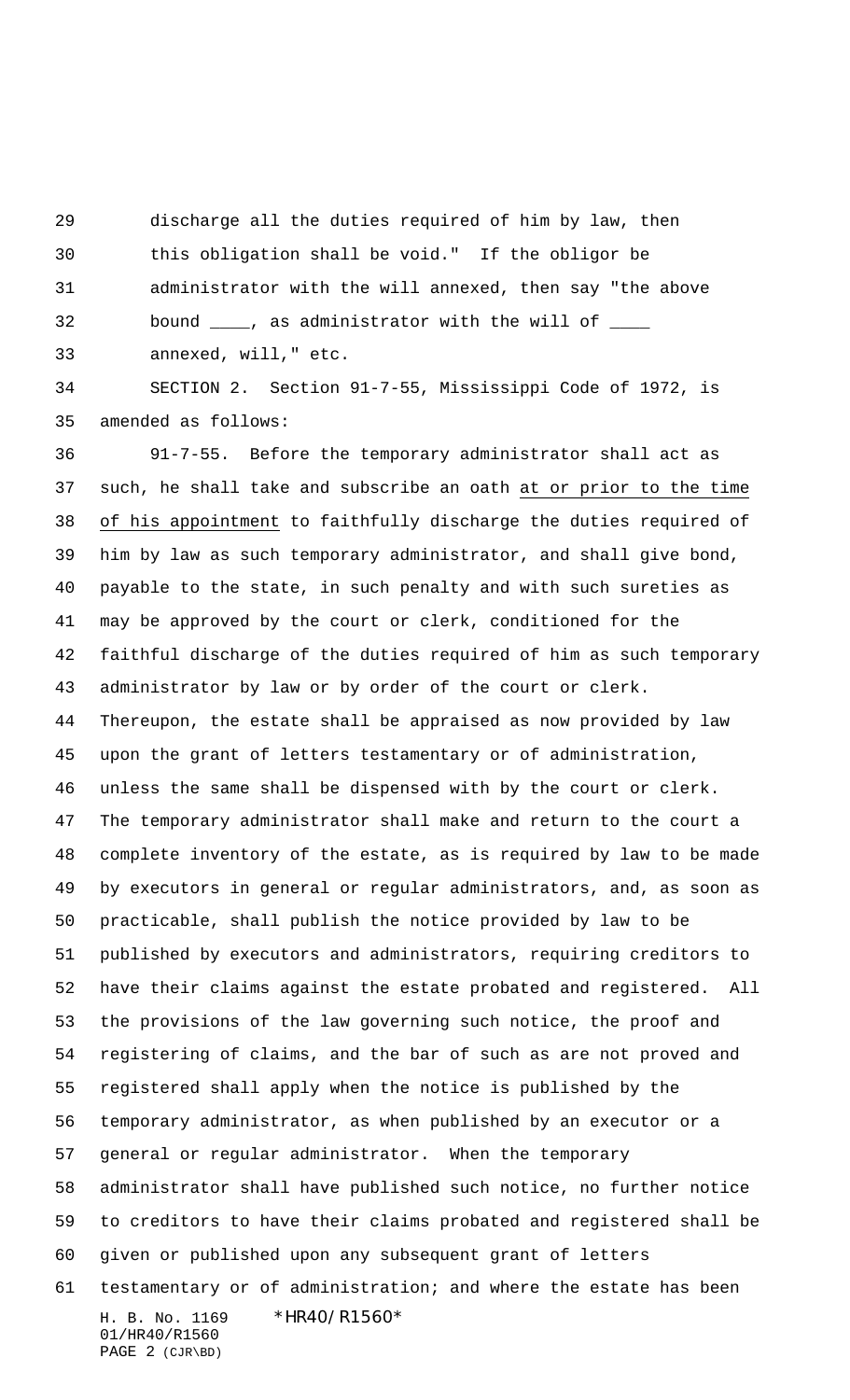appraised upon the appointment of a temporary administrator, no other appraisement shall be made upon the grant of letters testamentary or of the administration thereafter, unless the court or clerk shall deem the appraisement necessary or advisable.

 SECTION 3. Section 91-7-67, Mississippi Code of 1972, is amended as follows:

 91-7-67. The person to whom administration is granted, at or prior to the granting thereof, shall take and prescribe the following oath:

71 T do swear that \_\_\_\_, deceased, died without any will, as far as I know or believe, and that I, if and when appointed, will well and truly administer all the goods, chattels, and credits of the deceased, and pay his debts as far as his goods, chattels, and credits will extend and the law requires me, and that I will make a true and perfect inventory of the said goods, chattels, and credits, and a just account, when thereto required. So help me God."

 He shall give bond in a penalty equal to the value of all the personal estate, with such sureties as may be approved by the court or clerk, payable to the state, with condition in form or to the effect following, to wit:

 "The condition of this bond is, that if the above bound \_\_\_\_, as administrator of the goods, chattels, 86 rights, and credits of \_\_\_\_, deceased, shall faithfully discharge all the duties required of him by law, then this obligation shall be void."

 The chancellor, in termtime or in vacation, may waive or reduce the bond if the administrator is the decedent's sole heir or if all the heirs are competent and present their sworn petition to waive or reduce such bond.

93 SECTION 4. Section 91-7-75, Mississippi Code of 1972, is amended as follows:

H. B. No. 1169 \*HR40/R1560\* 01/HR40/R1560 PAGE 3 (CJR\BD)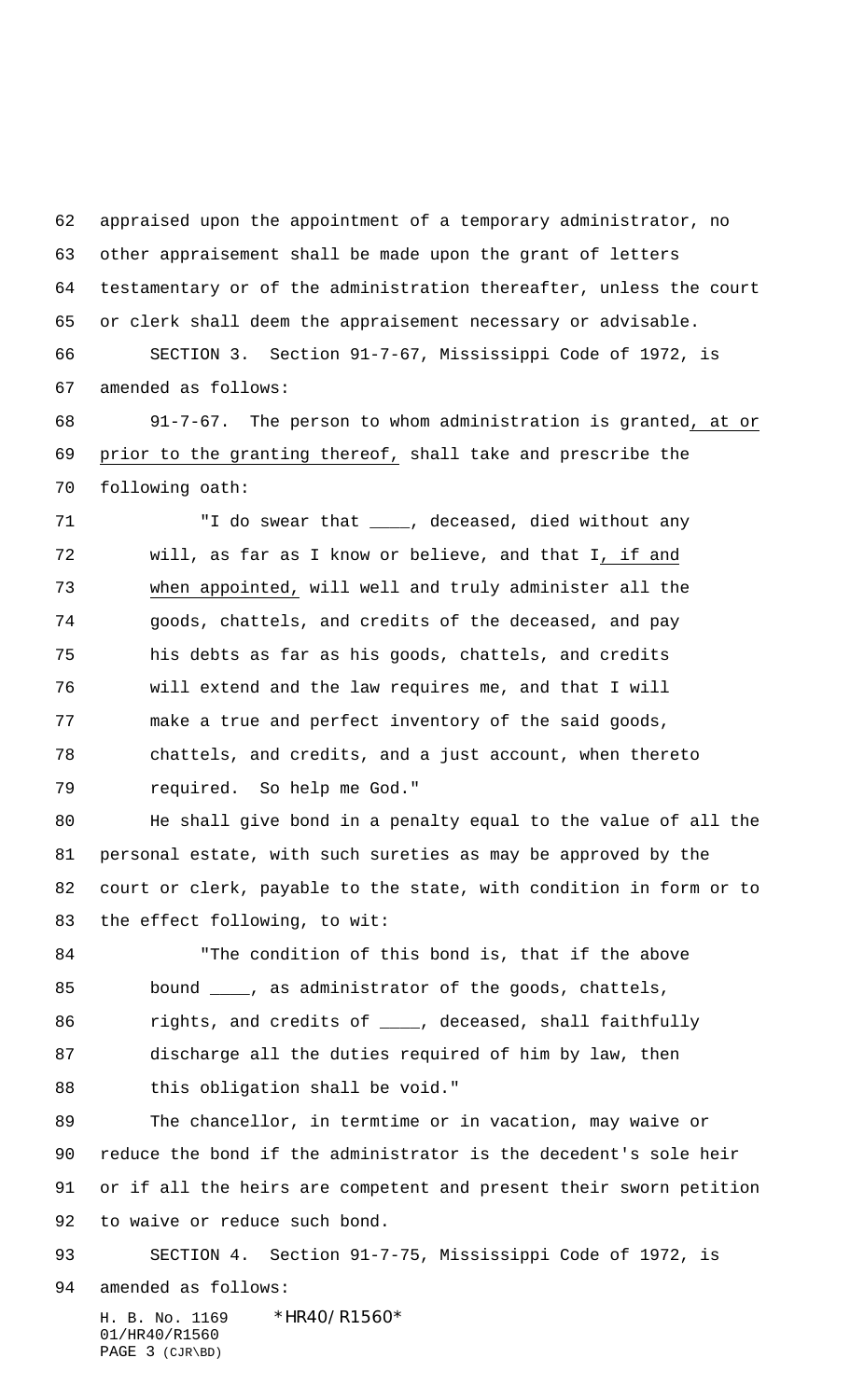91-7-75. Before a county administrator shall perform any of the duties or functions of the office, and before any letters shall be granted to him, he shall execute and file in the office of the clerk of the chancery court a bond with two (2) or more sufficient sureties, to be approved by the chancellor in termtime or vacation, in a penalty of Five Thousand Dollars (\$5,000.00) payable to the state, conditioned that he will discharge all the duties of the office of county administrator, which bond may be sued on at the instance of any person interested. He shall also take an oath at or prior to the granting of letters of administration, to be filed in the clerk's office, to administer according to law every estate which may be committed to his charge, and that he will account for and pay over all monies in his hands by virtue of his office when thereto required by order

of the court.

 SECTION 5. Section 93-13-17, Mississippi Code of 1972, is amended as follows:

 93-13-17. Every guardian, before he shall have authority to act, shall, unless security be dispensed with by will or writing or as hereinafter provided, enter into bond payable to the state, in such penalty and with such sureties as the court may require; and the bond shall be recorded and may be put in suit for any 117 breach of the condition, whether the appointment be legal or not; and the condition shall be as follows:

 "The condition of the above obligation is that if 120 the above bound \_\_\_\_, as guardian of \_\_\_\_, of \_\_\_\_ County, shall faithfully discharge all the duties required of him by law, then the above obligation shall cease."

 And the guardian shall also take and subscribe an oath, at or prior to the time of his appointment, faithfully to discharge the duties of guardian of the ward according to law.

H. B. No. 1169 \*HR40/R1560\* 01/HR40/R1560 PAGE 4 (CJR\BD)